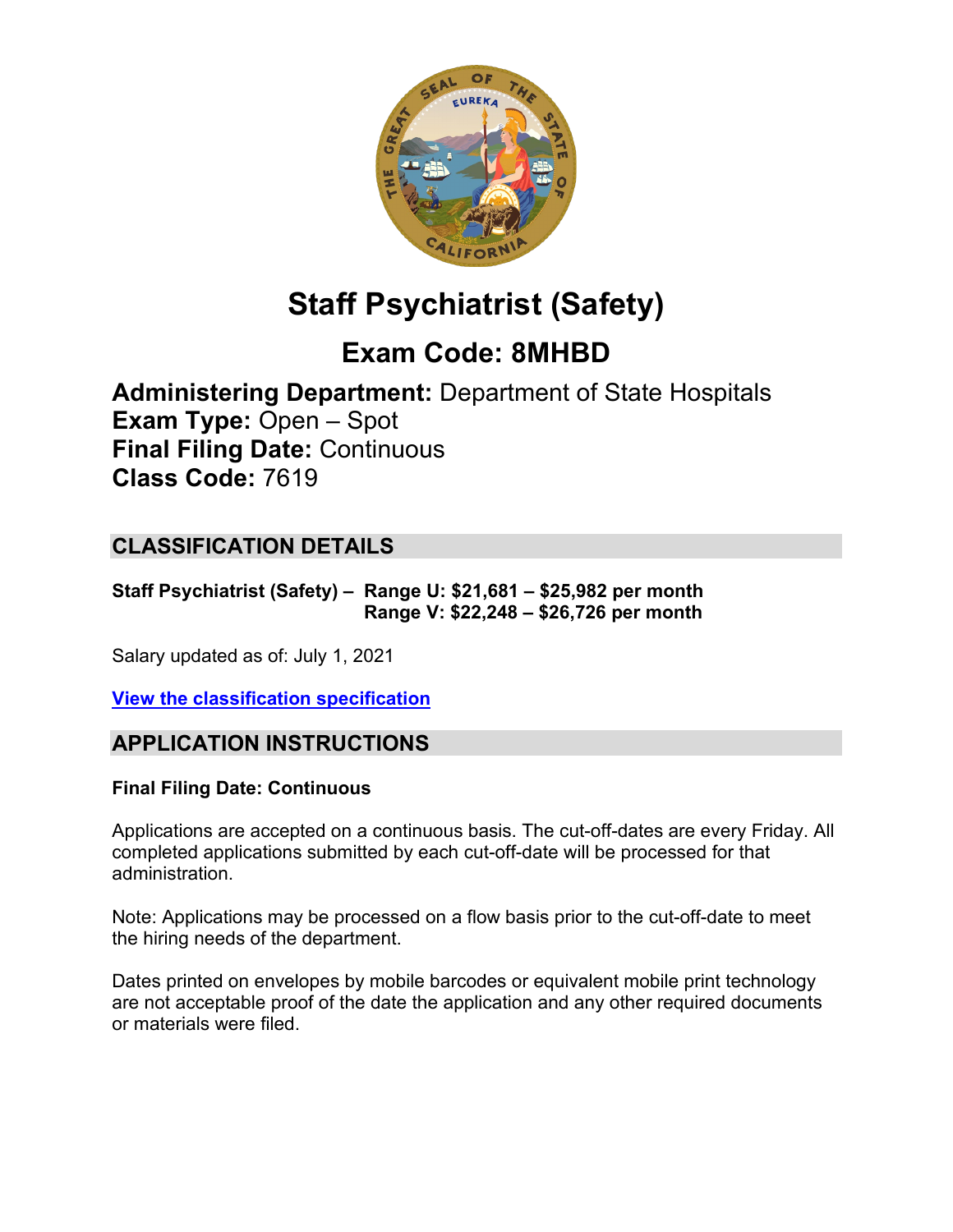#### **Who Should Apply**:

Applicants who meet the Minimum Qualifications as stated on this bulletin may apply for and take this examination. Once you have taken this examination, you may not retake it for **12** months.

Unless otherwise stated on this bulletin, you must meet the Minimum Qualifications by the Final Filing Date or cut-off-date stated above.

#### **How to Apply**:

Applicants are required to submit an [Examination Application \(STD 678\),](https://jobs.ca.gov/pdf/std678.pdf) found at [www.calcareers.ca.gov,](http://www.calcareers.ca.gov/) either by mail, in person, or via email to the address listed below.

#### **Note: A separate Job Application must be submitted for job advertisements when applying for a vacant position.**

Indicate the Classification on your Examination Application (STD 678).

You may apply by mail, in person, or via email to:

**DEPARTMENT OF STATE HOSPITALS – PATTON HUMAN RESOURCES-EMPLOYMENT UNIT 3102 EAST HIGHLAND AVENUE PATTON, CA 92369 (909) 742-5550 / TTY/TDD (800) 735-2929 [PattonEmployment@dsh.ca.gov](mailto:PattonEmployment@dsh.ca.gov)** 

TTY/TDD is a Telecommunications Device for the Deaf, and is reachable only from phones equipped with a TTY/TDD Device.

In person hours: Monday through Friday, 8am to 5pm (excluding State holidays)

#### **Special Testing Arrangements:**

If you require assistance or alternative testing arrangements due to a disability, please contact the testing department listed in the Contact Information section of this bulletin.

### **MINIMUM QUALIFICATIONS**

All applicants must meet the education and/or experience requirements as stated on this exam bulletin to be accepted into the examination. Part-time or full-time jobs, regardless of whether paid or volunteer positions, and inside or outside California state service will count toward experience.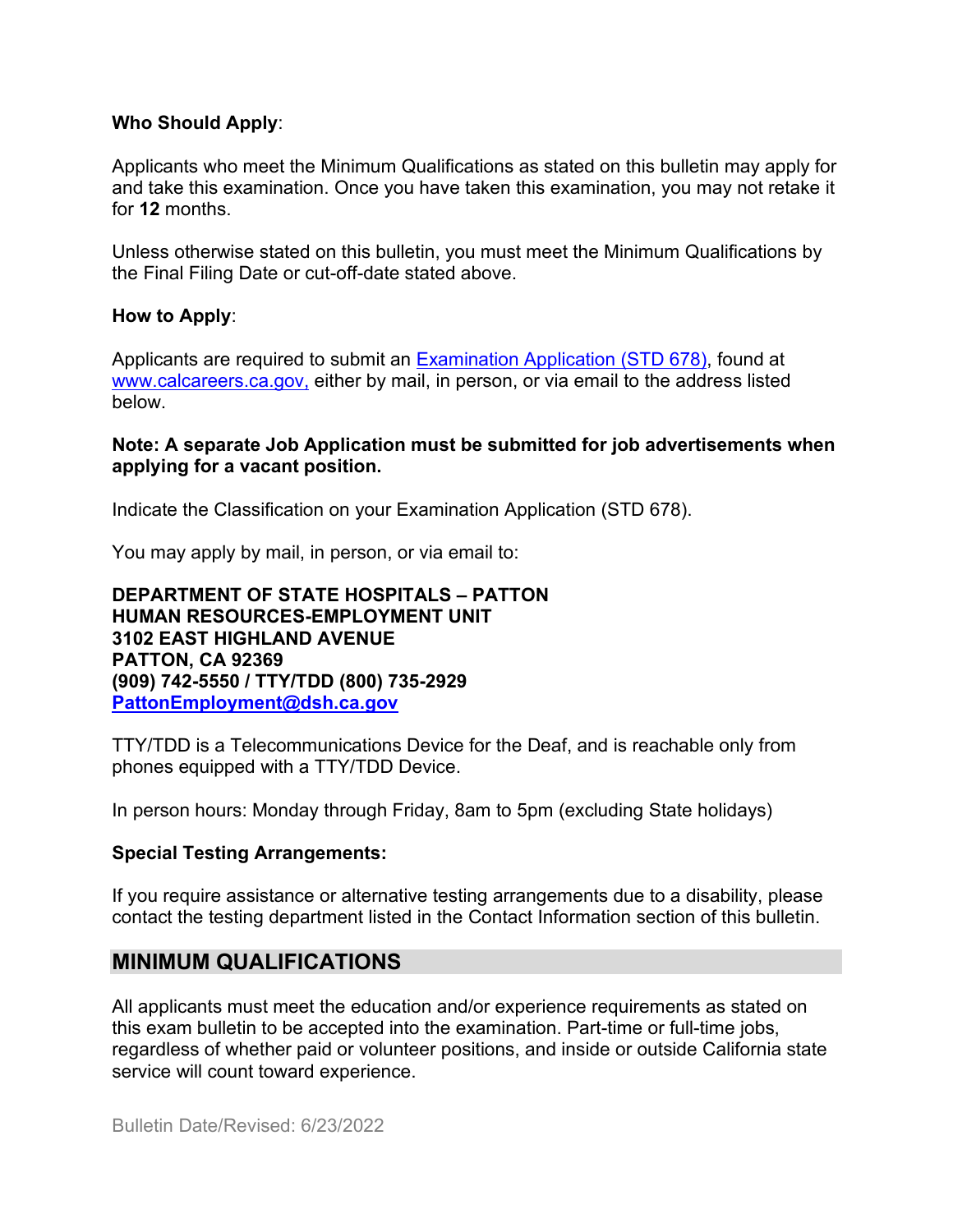Possession of the legal requirements for the practice of medicine in California as determined by the California Board of Medical Quality Assurance or the California Board of Osteopathic Examiners. (Applicants who are in the process of securing approval of their qualifications by the California Board of Medical Quality Assurance or the California Board of Osteopathic Examiners will be admitted to the examination, but the Board to which application is made must determine that all legal requirements have been met before candidates will be eligible for appointment.)

### **And**

One year of experience in the practice of psychiatry or completion of one year of an approved residency in psychiatry.

### **SPECIAL PERSONAL CHARACTERISTICS**

Willingness to work at developmental centers, State hospitals, or correctional facilities contracting with the Department of Mental Health for diagnostic and treatment services; demonstrated leadership ability; sympathetic and objective understanding of the problems of developmentally or mentally disordered offenders; tact; patience; and emotional stability.

### **SPECIAL PHYSICAL CHARACTERISTICS**

Incumbents must possess and maintain sufficient strength, agility, and endurance to perform during physically, mentally, and emotionally stressful and emergency situations encountered on the job without endangering their own health and well-being or that of their fellow employees, forensic clients, patients, inmates, or the public.

### **DRUG TESTING REQUIREMENTS**

Applicants for positions in this class are required to pass a drug- screening test. (The drug-screening test will be waived for employees who are currently in a designated "sensitive" class for which drug testing is required under State Personnel Board Rule 213.)

### **POSITION DESCRIPTION**

Under general directions, to perform responsible psychiatric work in a State developmental center or hospital or in a review, evaluation, or consultative capacity; and to do other related work.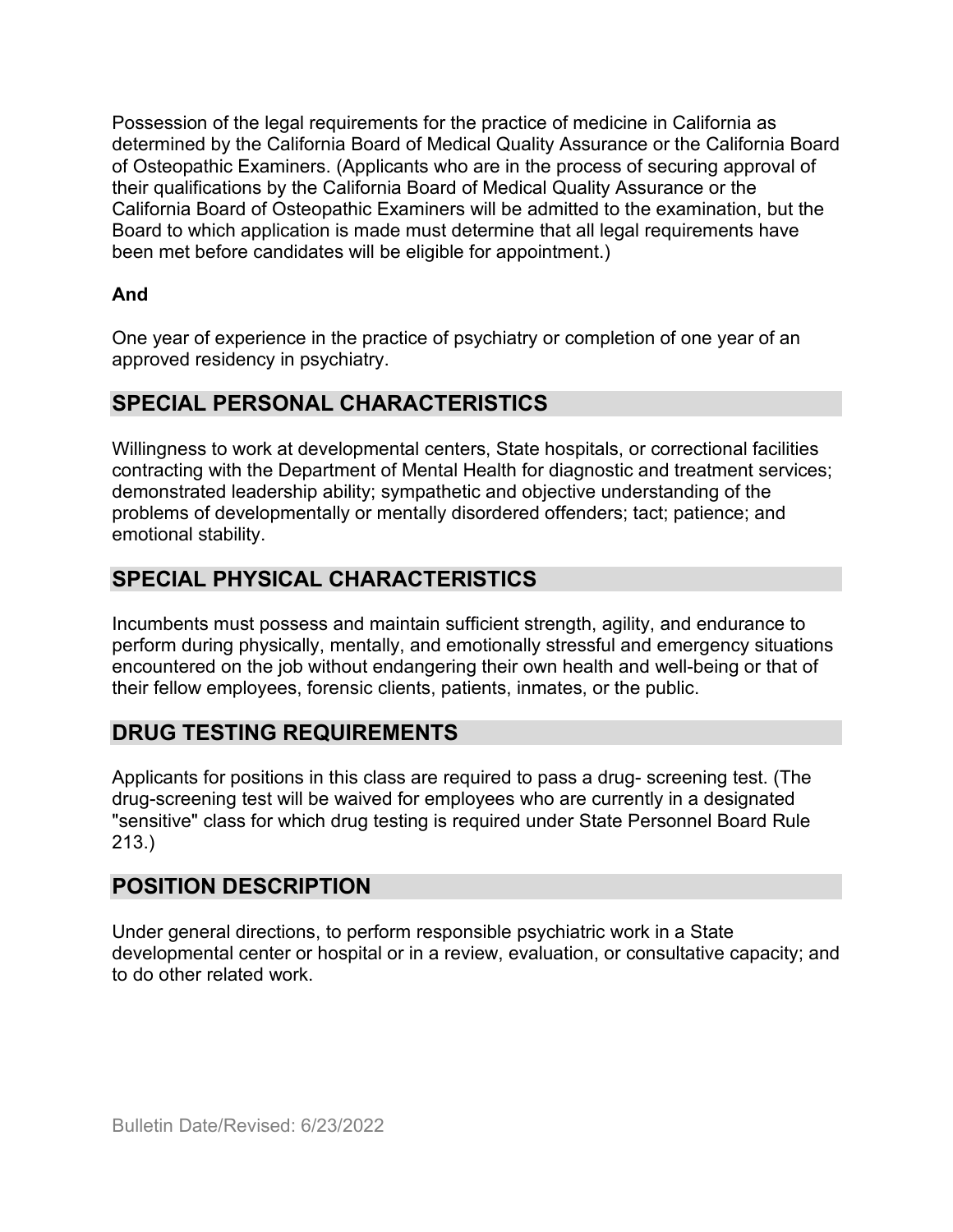### **EXAMINATION SCOPE**

This examination consists of the following components:

#### **This examination may consist of a Qualifications Appraisal Panel (QAP) interview weighted 100%**

In order to obtain a position on the eligible list, a minimum rating of 70% must be attained. *Candidates who do not appear for the interview will be disqualified.*

If conditions warrant, this examination may utilize an evaluation of each candidate's education and experience compared to a standard developed from the class specification. It is important that each candidate provide details and completely fill out their application. List all experience relevant to the "Minimum Qualifications" for admittance to the examination shown on this announcement.

#### **Exam Considerations for Education and Experience:**

- 1. The breadth, quality, and length of time of the education and experience.
- 2. The relevance of the education and experience to the qualifications of the classifications.
- 3. The degree to which the competitor's total education and work history represent suitable preparation to successfully perform the duties and tasks of the class.

In addition to evaluating applicants' relative knowledge, skills, and ability, as demonstrated by quality and breadth of education and/or experience, emphasis in each exam component will be measuring competitively, relative job demands, each applicant's:

#### **Knowledge of:**

- 1. Principles and methods of psychiatry, general medicine, and surgery, and skill in their application.
- 2. Current developments in the field of psychiatry.
- 3. Mental hospital organization and procedures.
- 4. Principles and application of psychiatry social work, clinical psychology, physical therapy, various rehabilitation therapies, and other ancillary medical services.
- 5. Principles and techniques of psychiatric research.
- 6. Principles and practices of effective supervision and directing the work of others.

#### **Ability to:**

- 1. Direct the work of others.
- 2. Instruct in the principles and practices of psychiatry.
- 3. Interpret laboratory analysis and x-rays.
- 4. Prepare and supervise the preparation of case histories and the keeping of hospital records.
- 5. Analyze situations accurately and take effective action.

Bulletin Date/Revised: 6/23/2022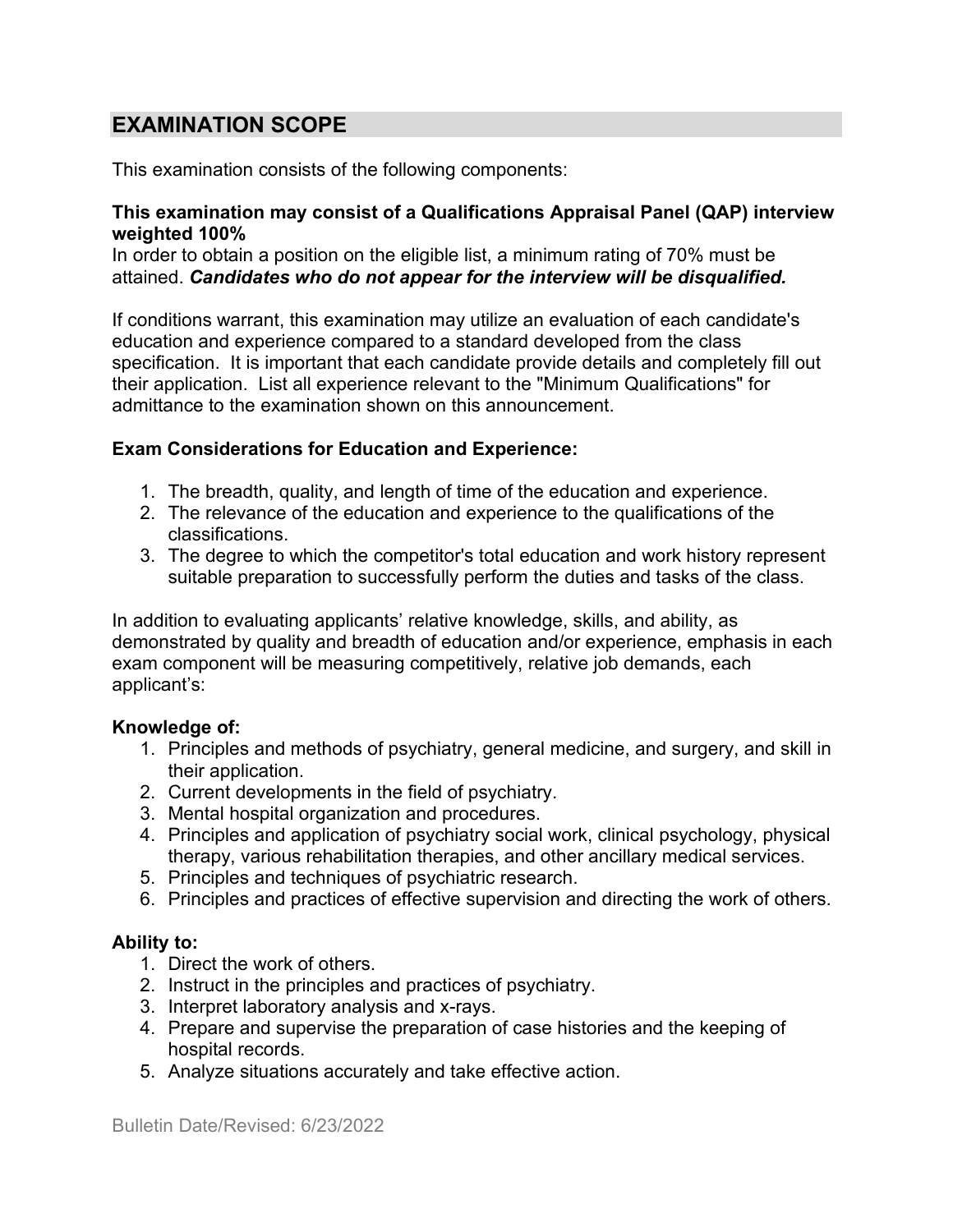### **ELIGIBLE LIST INFORMATION**

A Departmental, Open – Spot eligible list for the **Staff Psychiatrist (Safety)** classification will be established for:

#### **Department of State Hospitals – Patton**

The names of **successful** competitors will be merged onto the eligible list in order of final score regardless of exam date. Eligibility expires **12 months** after it is established unless the needs of the department warrant a change in this period. After eligibility expires applicants must retake the examination to reestablish eligibility.

Veterans' Preference will be granted for this examination. In accordance with Government Codes 18973.1 and 18973.5, whenever any veteran, or widow or widower of a veteran achieves a passing score on an open examination, he or she shall be ranked in the top rank of the resulting eligible list.

Veterans' status is verified by the California Department of Human Resources (CalHR). Information on this program and the Veterans' Preference Application (Std. form 1093) is available online at the following website:

<https://www.jobs.ca.gov/CalHRPublic/Landing/Jobs/VeteransInformation.aspx>

Additional information on veteran benefits is available at the Department of Veterans Affairs.

Career credits are not granted for examinations administered on an Open or Promotional basis.

### **TESTING DEPARTMENTS**

Department of State Hospitals – Patton

### **CONTACT INFORMATION**

Questions relating to this exam should be directed to:

#### **DEPARTMENT OF STATE HOSPITALS – PATTON HUMAN RESOURCES-EMPLOYMENT UNIT MONDAY THROUGH FRIDAY, 8AM TO 5PM (EXCLUDING STATE HOLIDAYS) PHONE: (909) 742-5550 / TTY/TDD (800) 735-2929**

TTY/TDD is a Telecommunications Device for the Deaf, and is reachable only from phones equipped with a TTY/TDD Device.

Bulletin Date/Revised: 6/23/2022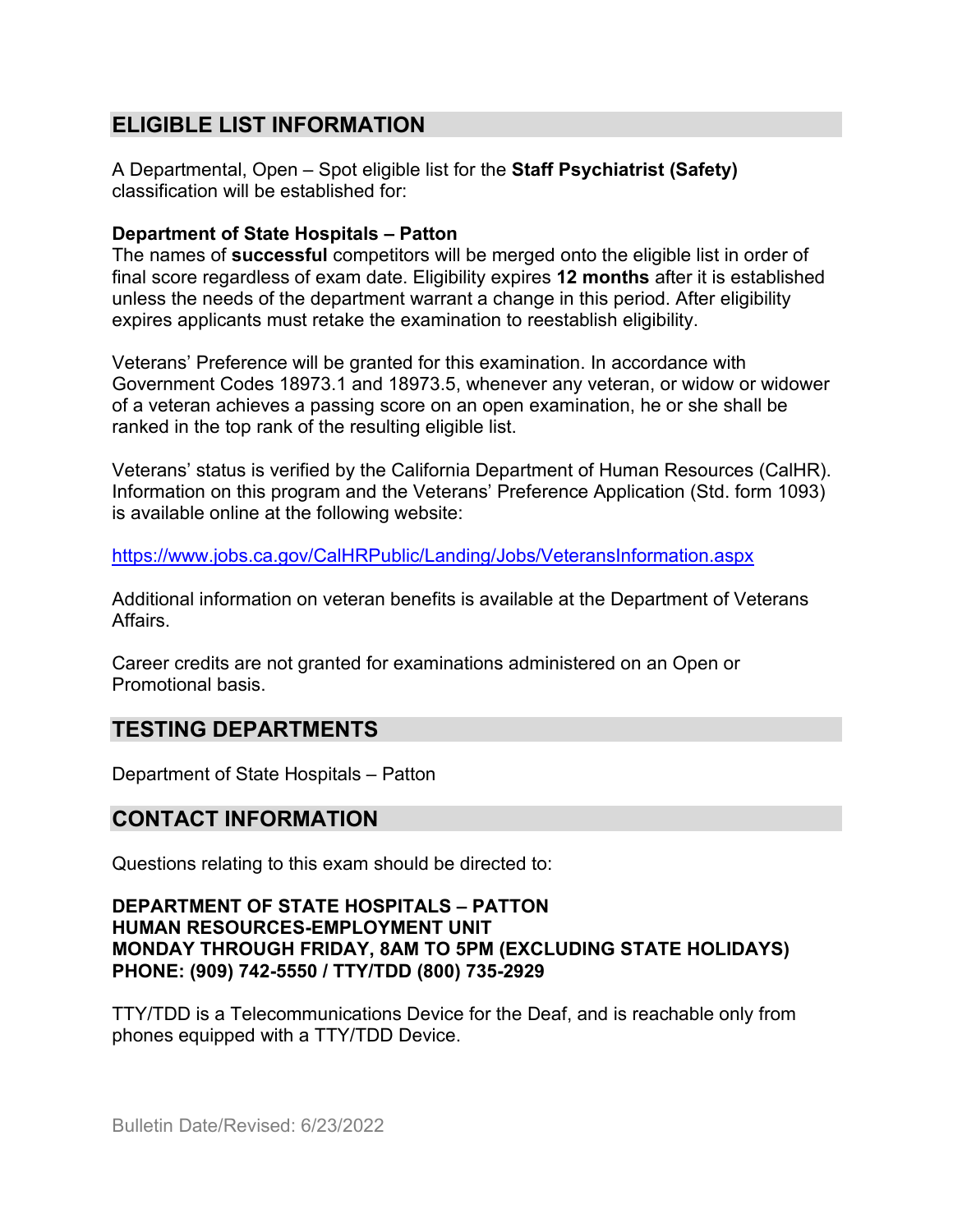### **EQUAL OPPORTUNITY EMPLOYER**

The State of California is an equal opportunity employer to all, regardless of age, ancestry, color, disability (mental and physical), exercising the right of family care and medical leave, gender, gender expression, gender identity, genetic information, marital status, medical condition, military or veteran status, national origin, political affiliation, race, religious creed, sex (includes pregnancy, childbirth, breastfeeding, and related medical conditions), and sexual orientation.

### **DRUG-FREE STATEMENT**

It is an objective of the State of California to achieve a drug-free State work place. Any applicant for State employment will be expected to behave in accordance with this objective, because the use of illegal drugs is inconsistent with the law of the State, the rules governing civil service, and the special trust placed in public servants.

### **GENERAL INFORMATION**

Examination and/or Employment Application (STD 678) forms are available at the California Department of Human Resources, local offices of the Employment Development Department, and through your CalCareer Account at the following website:

### **http://www.CalCareers.ca.gov/**

If you meet the requirements stated on this examination bulletin, you may take this examination, which is competitive. Possession of the entrance requirements does not assure a place on the eligible list. Your performance in the examination described in this bulletin will be rated against a predetermined job-related rating, and all applicants who pass will be ranked according to their score.

The Department of State Hospitals reserves the right to revise the examination plan to better meet the needs of the service if the circumstances under which this examination was planned change. This examination may be canceled by the Department of State Hospitals at any time prior to the establishment of the employment list. Such revision or cancelation will be in accordance with civil service laws and rules and all applicants will be notified.

General Qualifications: Applicants must possess essential personal qualifications including integrity, initiative, dependability, good judgement, the ability to work cooperatively with others, and a state of health consistent with the ability to perform the assigned duties of the class. A medical examination may be required. In open examinations, investigation may be made of employment records and personal history and fingerprinting may be required.